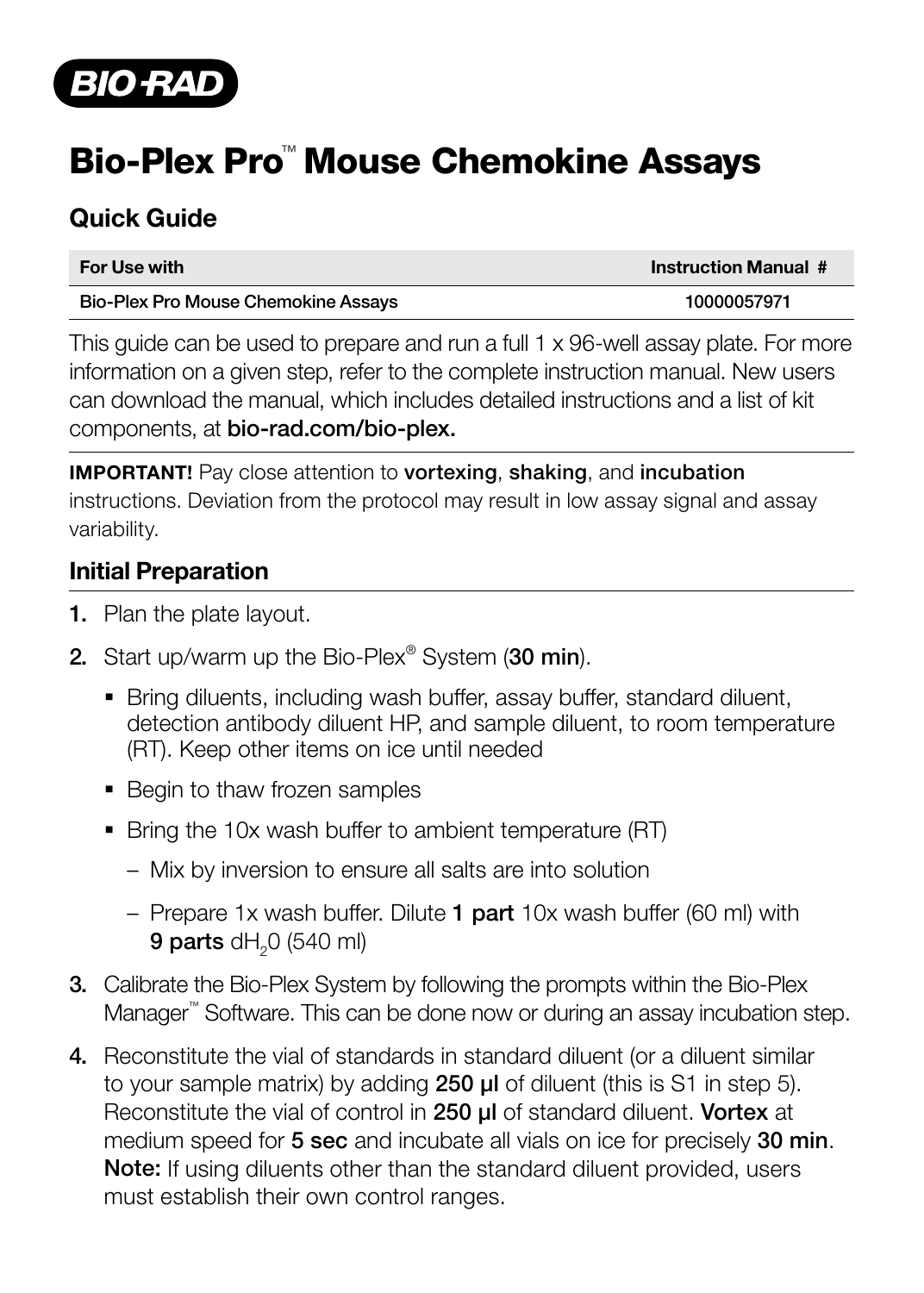#### Bio-Plex Pro Mouse Chemokine Assays Quick Guide

5. Prepare a **fourfold** standard dilution series and blank as shown below. Vortex at medium speed for 5 sec between liquid transfers. Note: The controls are ready to use after reconstitution. No dilution is needed. Controls are included with the fixed panel only.



6. Prepare sample dilution according to the guidelines provided in the table below. It is important to centrifuge serum or plasma samples at 1,000 x q for 15 min at 4°C to remove particulates from all samples prior to use.

| <b>Sample Type</b> | <b>Dilution Factor</b> | <b>Diluent</b>           |
|--------------------|------------------------|--------------------------|
| Serum or plasma    | 1:5                    | Sample diluent           |
| Fluids             | User defined           | Diluent $+0.5\%$ BSA w/v |

Note: MCP-2 requires higher dilution for serum and plasma (recommended is 2,000-fold).

7. Vortex coupled beads at medium speed for 30 sec and dilute to 1x in Bio-Plex Assay Buffer as shown below. Protect from light.

| # of Wells | 10x Beads, ul | Assay Buffer, ul | Total Volume, ul |
|------------|---------------|------------------|------------------|
| 96         | 570           | 5.130            | 5.700            |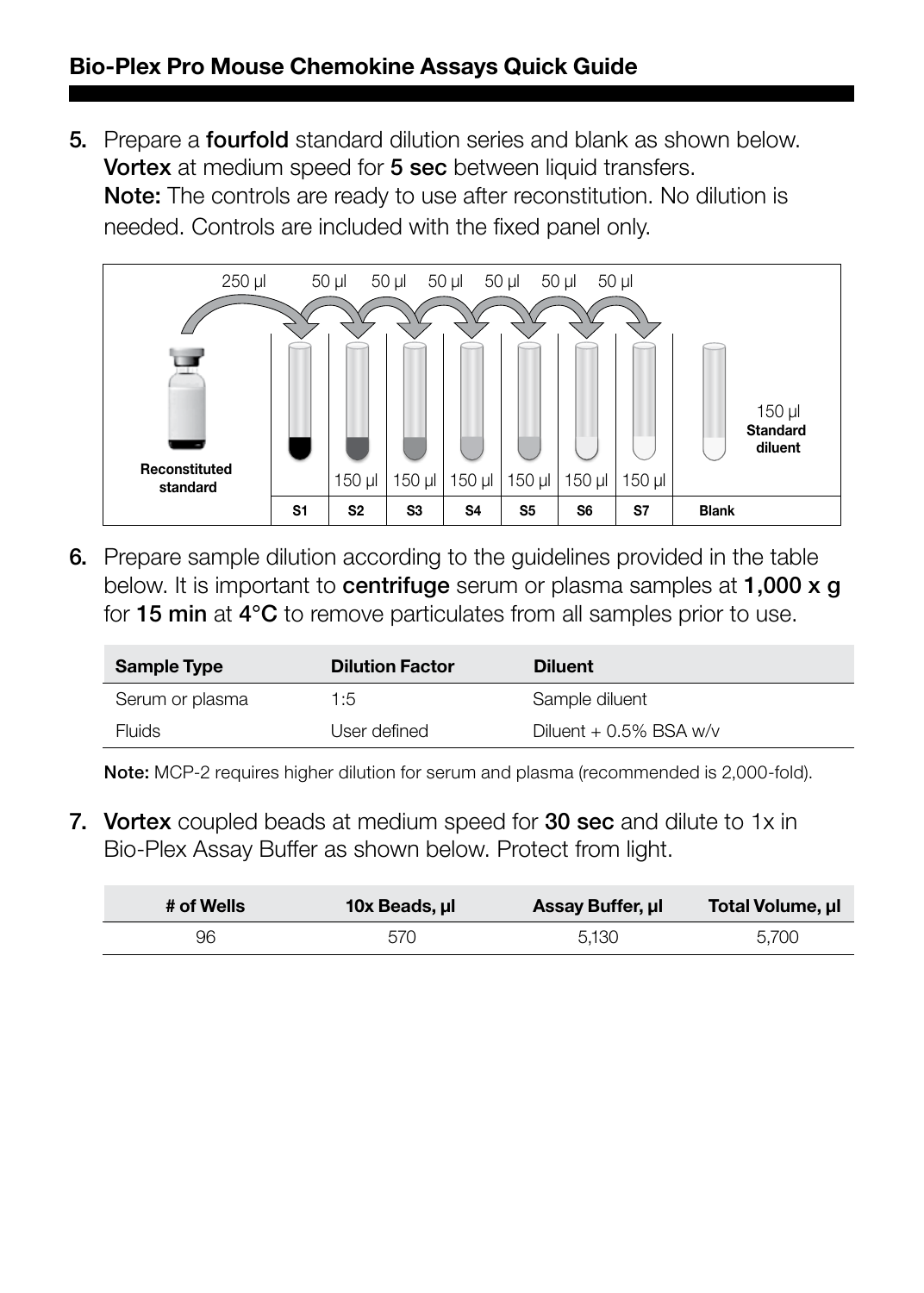### Running the Assay

Note: Make sure all assay components are at RT before pipetting. Vortex at medium speed.

- **1. Vortex** the diluted (1x) beads. Add 50  $\mu$  to each well of the assay plate.
- 2. Wash the plate two times with 100 µl Bio-Plex Wash Buffer.
- **3. Vortex** samples, standards, blank, and control. **Add 50 ul** to each well.
- 4. Cover plate with foil sealing tape. Incubate on shaker at  $850 \pm 50$  rpm at RT for 30 min.
- 5. With 10 min left in the incubation, vortex detection antibodies for 15 sec and quick-spin to collect liquid. Dilute to 1x as shown below.

| # of Wells | 10x Detection, ul | Detection Ab Diluent HP, ul | Total Volume, ul |
|------------|-------------------|-----------------------------|------------------|
| 96         | 300               | 2.700                       | 3.000            |

- 6. Wash the plate three times with 100 µl wash buffer.
- 7. Vortex the diluted (1x) detection antibodies. Add 25 ul to each well.
- 8. Cover with foil sealing tape and incubate at  $850 \pm 50$  rpm for 30 min at RT. Meanwhile, prepare Bio-Plex Manager Software protocol; enter standard S1 values and units provided in the assay kit.
- 9. With 10 min left in the incubation, **vortex** 100x SA-PE for **5 sec** and quickspin to collect liquid. Dilute to 1x as shown below and protect from light.

| # of Wells | 100x SA-PE, ul | Assay Buffer, ul | Total Volume, ul |
|------------|----------------|------------------|------------------|
| 96         | 60             | 5.940            | 6.000            |

- 10. Wash the plate three times with 100 µl wash buffer.
- 11. Vortex the diluted (1x) SA-PE. Add 50 µl to each well.
- 12. Cover with foil sealing tape and incubate at  $850 \pm 50$  rpm in the dark for 10 min at RT.
- 13. Wash the plate three times with 100 µl wash buffer.
- 14. Resuspend beads in 125 µl assay buffer. Cover and shake at 850 ± 50 rpm for 30 sec.